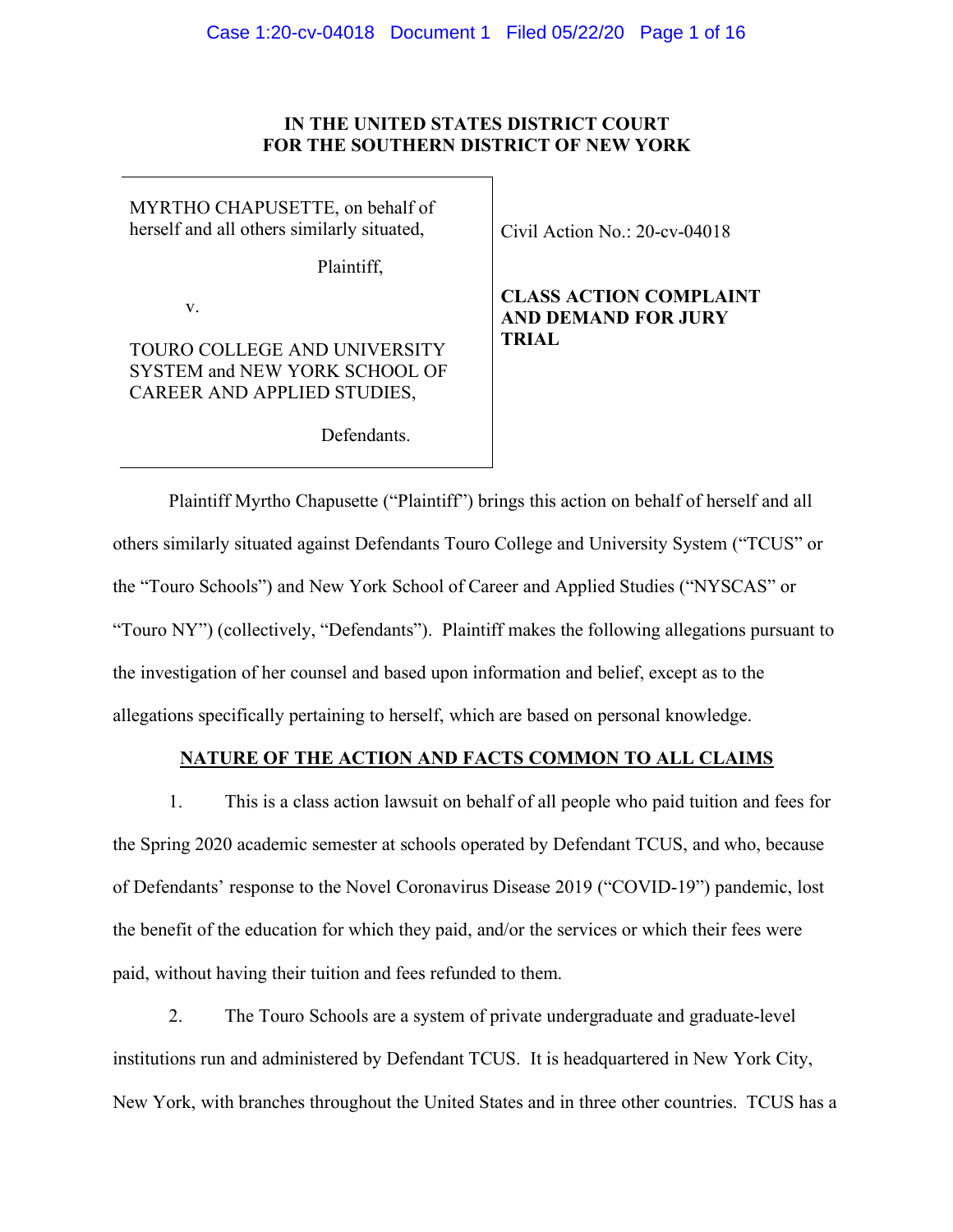total enrollment of over 18,000 students across 34 undergraduate, graduate, and professional

schools, including but not limited to the following schools in the United States:<sup>1</sup>

- Undergraduate and professional schools:
- New York School of Career and Applied Studies (Defendant "NYSCAS" or "Touro" NY"), various locations in New York City, NY
- Touro College Los Angeles (West Hollywood, CA)
- Touro University California (Vallejo, CA)
- Touro University Nevada, Henderson, Nevada
- Lander College for Men (Queens, NY)
- Lander College for Women (Manhattan, NY)
- Lander College of Arts and Sciences (Brooklyn, NY)
- Hebrew Theological College (Skokie, IL)
- Machon L'Parnasa Institute for Professional Studies (Brooklyn, NY)
- School for Lifelong Education (Brooklyn, NY)
- School of Health Sciences (Bay Shore, NY)
- New York Medical College (Valhalla, NY)
- School of Health Sciences (Bay Shore, NY)
- Touro College Graduate School of Business (Manhattan, NY)
- Touro College Graduate School of Education (Manhattan, NY)
- Touro College Graduate School of Jewish Studies (Manhattan, NY)
- Touro College Graduate School of Social Work (Manhattan and Brooklyn, NY)
- Touro College Graduate School of Technology (Manhattan, NY)
- Touro College of Dental Medicine (Hawthorne, NY)
- Touro College of Osteopathic Medicine (Harlem and Middletown, NY)
- Touro College of Pharmacy (Manhattan, NY)
- Touro Law / Jacob D. Fuchsberg Law Center (Central Islip, NY)
- 3. TCUS also operates an online program called Touro University Worldwide,

which offers both undergraduate and graduate-level degrees.<sup>2</sup>

4. Touro NY is one of the 34 schools run by TCUS, and it enrolls approximately

7,000 undergraduate students.

5. The Touro Schools offer both in-person and online undergraduate and graduate

degree programs.

 <sup>1</sup> https://www.touro.edu/about/at-a-glance/.

<sup>2</sup> https://www.tuw.edu.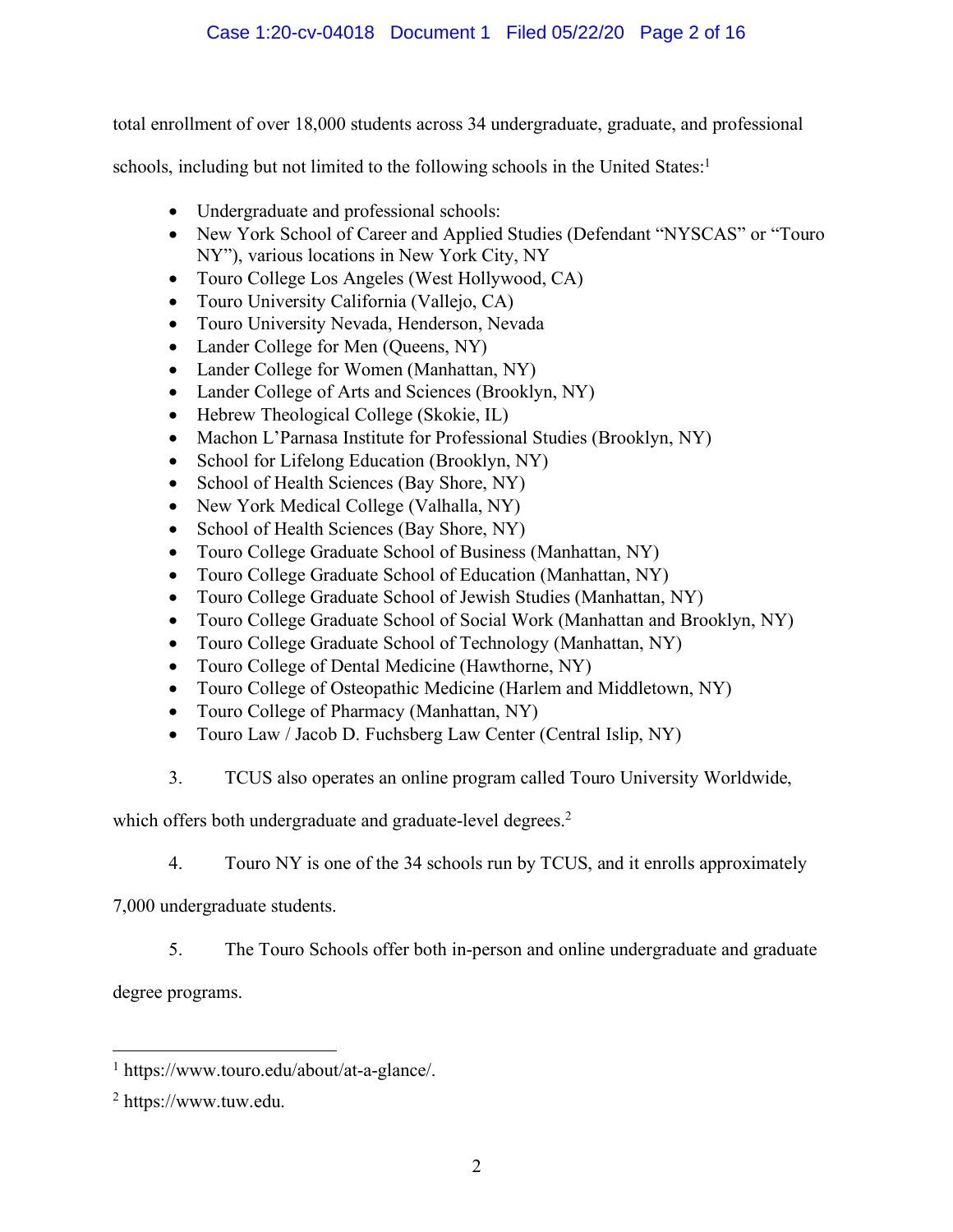### Case 1:20-cv-04018 Document 1 Filed 05/22/20 Page 3 of 16

6. On March 6, 2020, TCUS announced that, due to the global COVID-19

pandemic, TCUS would "implement[] an entirely online course delivery system *for our New York-based academic programs*, effective [] Monday-Thursday March 9-12."3 On March 11, 2020, TCUS extended the closure of its facilities located in New York, including Defendant Touro NY, "until after the Passover holiday—Monday April 20, 2020"4 Then, in an update dated March 22, 2020, TCUS Executive Vice President Rabbi Moshe D. Krupka that TCUS would expand the scope of the closure of its schools, noting that "except for [New York Medical College], *all Touro facilities* will be closed[ and n]o Touro College students or employees should come to school or come to work onsite unless they have been identified and authorized by the central Touro administration as essential."5 Finally, on April 7, 2020, Executive Vice President Rabbi Krupka announced that the matriculating students of its many schools "cannot return to campus as planned on April 20" and that TCUS would "continue [its] academic programs remotely through the end of the Spring 2020 semester."6

7. Thus, Touro Schools located in New York, including Touro NY, have not held inperson classes since approximately March 6, 2020, and the Touro Schools located outside of New York have not held in-person classes since April 7, 2020. Classes that have continued have only been offered in an online format, with no in-person instruction.

8. As a result of the closure of Defendants' facilities, Defendants have not delivered the educational services, facilities, access and/or opportunities that Plaintiff and the putative class

- <sup>5</sup> *Id.*
- $6$  *Id.*

 <sup>3</sup> https://www.touro.edu/updates/coronavirus/ (emphasis added); *see also id.* (noting that the content of TCSU's announcement dated March 6, 2020, is "compiled from Touro communications to the Touro community March 3-5").

<sup>4</sup> *Id.* (emphasis added).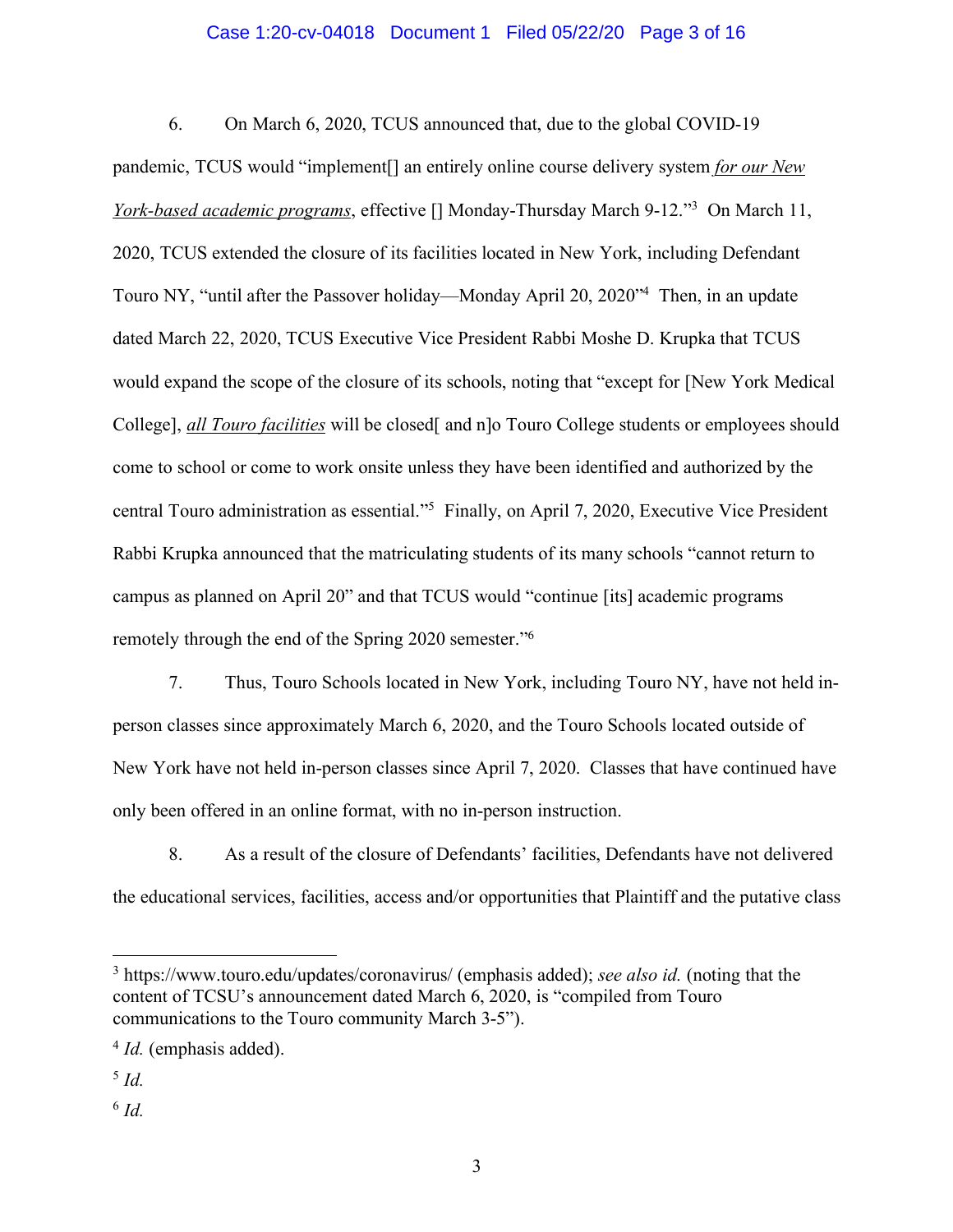#### Case 1:20-cv-04018 Document 1 Filed 05/22/20 Page 4 of 16

contracted and paid for. The online learning options being offered to students of Touro Schools are subpar in practically every aspect, from the lack of facilities, materials, and access to faculty. Students have been deprived of the opportunity for collaborative learning and in-person dialogue, feedback, and critique. The remote learning options are in no way the equivalent of the in-person education that Plaintiff and the putative class members contracted and paid for.

9. Plaintiff and the putative class are therefore entitled to a refund of tuition and fees for in-person educational services, facilities, access, and/or opportunities that Defendants have not provided. Even if Defendants claim they did not have a choice in cancelling in-person classes, they nevertheless have improperly retained funds for services they are not providing.

10. Plaintiff seeks, for herself and Class members, Defendants' disgorgement of the pro-rated portion of tuition and fees, proportionate to the amount of time that remained in the Spring 2020 Semester when classes moved online, and campus services ceased being provided. Plaintiff seeks a return of these amounts on behalf of herself and the Class as defined below.

#### **PARTIES**

11. Plaintiff Myrtho Chapusette is a citizen of New York who resides in Brooklyn, New York. Ms. Chapusette is an undergraduate student at Touro NY pursuing a Bachelor's Degree in liberal arts with a focus on psychology and education. Ms. Chapusette major requires class presentations, which is made more feasible through in-class instruction. Ms. Chapusette paid approximately \$10,000 in tuition to Defendants TCUS and Touro NY for the Spring 2020 Semester. Ms. Chapusette was forced to take out two loans in order to pay this expense. Ms. Chapusette has not been provided a refund of any tuition monies paid, despite the fact that inperson classes have not been held at Touro NY since on or around March 6, 2020. Ms. Chapusette also paid mandatory fees for the Spring 2020 Semester. Ms. Chapusette has not been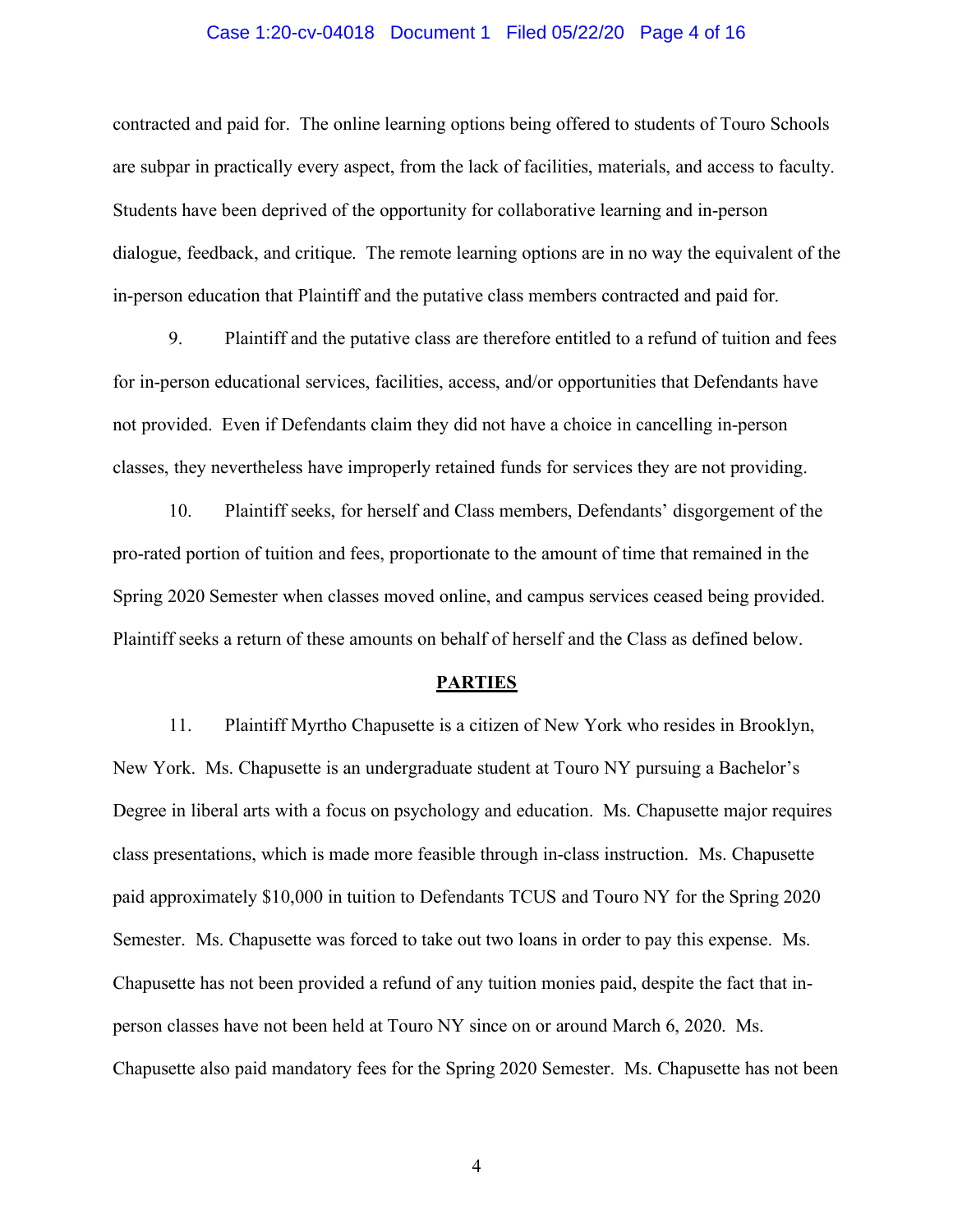#### Case 1:20-cv-04018 Document 1 Filed 05/22/20 Page 5 of 16

provided a refund of any fees paid, despite the fact that in-person classes have not been held at Touro NY since on or around March 6, 2020

12. Defendant Touro College and University System ("TCUS") is a private university system headquartered at 500 Seventh Avenue, New York, NY 10018. Defendant TCUS operates the Touro Schools, which include 34 undergraduate and graduate-level colleges and universities worldwide.

13. Defendant New York School of Career and Applied Studies ("NYSCAS" or "Touro NY") is a private university with its principal place of business located at 330 West 31st Street, New York, NY 10001. Touro NY is a Touro School operated by Defendant TCUS.

#### **JURISDICTION AND VENUE**

14. The Court has jurisdiction over this action pursuant to 28 U.S.C. § 1332(d)(2)(A), as modified by the Class Action Fairness Act of 2005, because at least one member of the Class, as defined below, is a citizen of a different state than Defendants, there are more than 100 members of the Class, and the aggregate amount in controversy exceeds \$5,000,000 exclusive of interest and costs.

15. This Court has personal jurisdiction over Defendants because Defendants maintain their principal place of business in New York.

16. Venue is proper in this Court pursuant to 28 U.S.C. § 1391 because a substantial portion of the acts complained of occurred in this District and because Defendants' principal places of business are located in this District.

### **FACTUAL ALLEGATIONS**

### *Plaintiff And Class Members Paid Tuition And Fees For Spring Semester 2020*

17. Plaintiff and Class members are individuals who paid the cost of tuition and other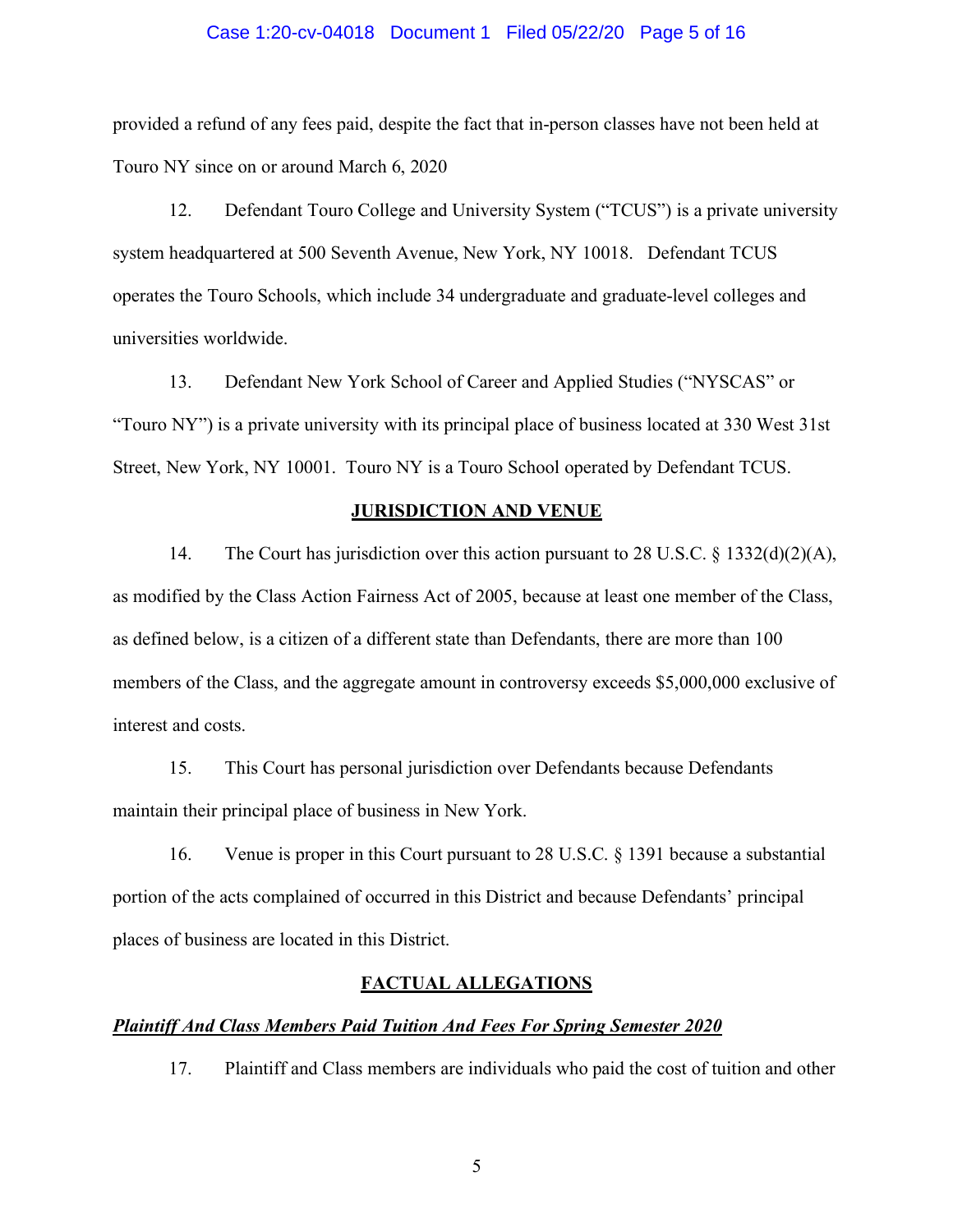### Case 1:20-cv-04018 Document 1 Filed 05/22/20 Page 6 of 16

mandatory fees for the Spring 2020 Semester at Touro Schools.

18. Spring 2020 Semester classes at Touro Schools begin in or about late January 2020 and end in or about mid-May 2020. At Touro NY, Spring 2020 Semester classes began on or about January 24, 2020, and final exams for the semester are scheduled to end on or around May 28, 2020.

19. Plaintiff and Class members paid the cost of tuition for the Spring 2020 Semester. They also paid other mandatory fees associated with the Spring 2020 Semester.

20. Undergraduate tuition and fees for the Spring 2020 Semester at Touro Schools are approximately \$10,275.00. Graduate tuition for the Spring 2020 Semester at Touro Schools varies widely based on the degree program.

21. Undergraduate tuition costs associated with TCUS's online degree program through Touro University Worldwide are significantly lower than at other Touro Schools offering Bachelor's Degrees through in-person classes. Notably, TCUS markets Touro University Worldwide as an "affordable option[,]" when compared to the costs of tuition at TCUS's other schools:7

# Your online degree shouldn't cost your life's savings.

We offer affordable options starting at \$400/credit for your Associate or Bachelor's degree. We also offer many financial aid options to help lower the cost even more. Our tuition includes all necessary resources to complete each class so you'll never be hit with unexpected extra charges. We supply the materials so the only thing you have to budget is your time.

22. Fees paid by or on behalf of Touro students vary based on school. By way of example, undergraduate students at Touro NY paid mandatory fees for Spring 2020 Semester,

 <sup>7</sup> https://www.tuw.edu.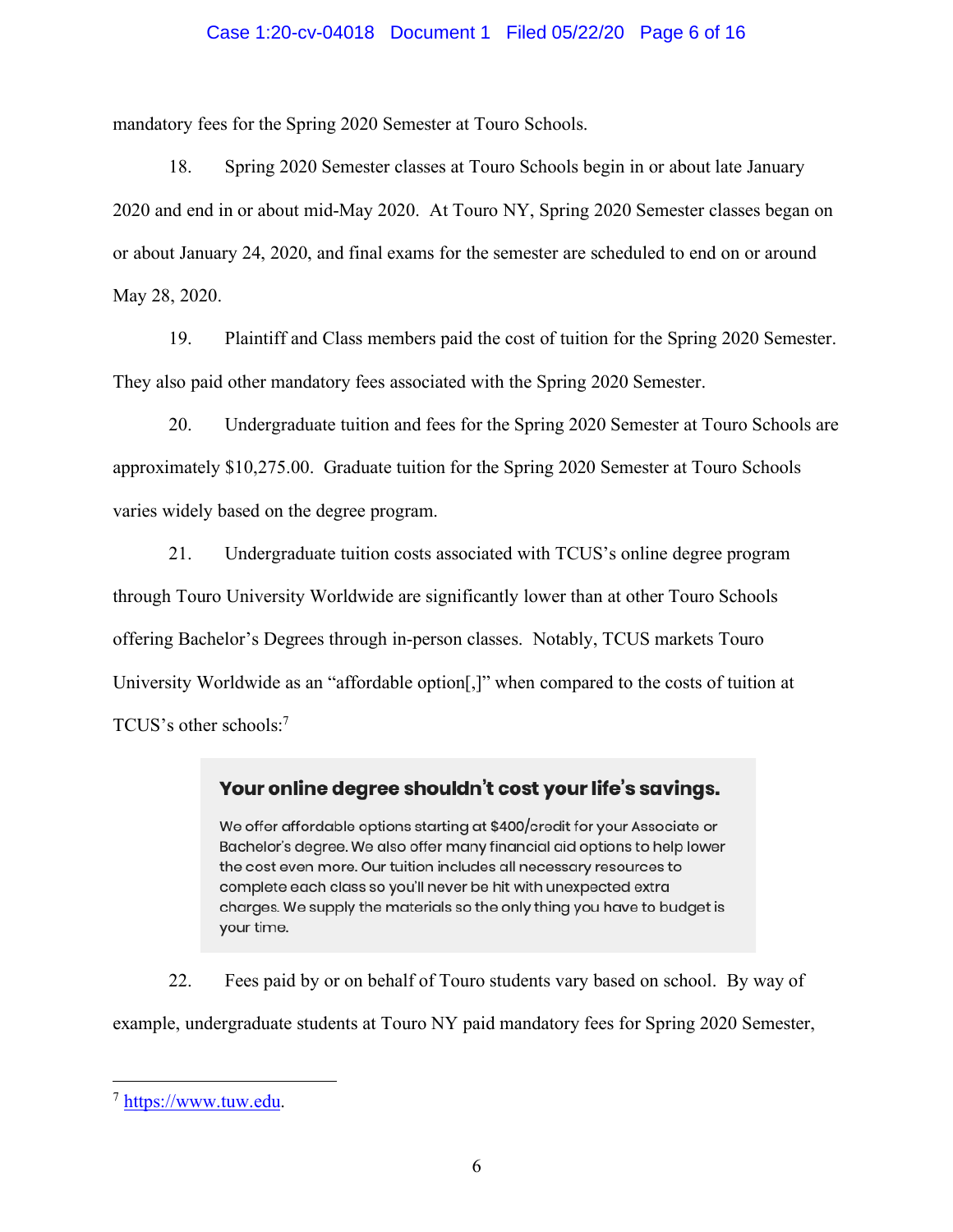including but not limited to a \$300 "Life Experience Fee."

23. The tuition and fees described in the paragraphs above are provided by way of example; total damage amounts – which may include other fees that are not listed herein but that were not refunded – will be proven at trial.

# *In Response To COVID-19, All Touro School Campuses Were Closed And All In-Person Classes Were Cancelled*

24. In announcements dated March 6 and 11, 2020, TCUS announced that, due to the global COVID-19 pandemic, all classes at Touro NY and other Touro Schools located in New York (except for New York Medical College ("NYMC") in Valhalla, New York<sup>8</sup>) would be held in online/remote format through at least April 20, 2020. Then, in updates dated March 22 and April 7, 2020, TCUS announced the closure of all Touro Schools (again, except for NYMC) would hold classes online for the remainder of the semester.

25. Since March 6, 2020, Touro NY, along with all other Touro Schools located in New York (except for NYMC), have not held any in-person classes. Further, no Touro School (again, except for  $NYMC<sup>9</sup>$ ) has held any in-person classes since April 17, 2020. Classes that have continued have only been offered in an online format, with no in-person instruction. Even classes for students with concentrations in areas where in-person instruction is especially crucial (such as music, theatre, and the sciences) have only had access to minimum online education options.

26. As a result of the closure of Defendants' facilities, Defendants have not delivered

 <sup>8</sup> *See* https://www.touro.edu/updates/coronavirus/ ("As a result of the executive order, except for NYMC, all Touro facilities will be closed. No Touro College students or employees should come to school or come to work onsite unless they have been identified and authorized by the central Touro administration as essential.")

<sup>9</sup> *Id.*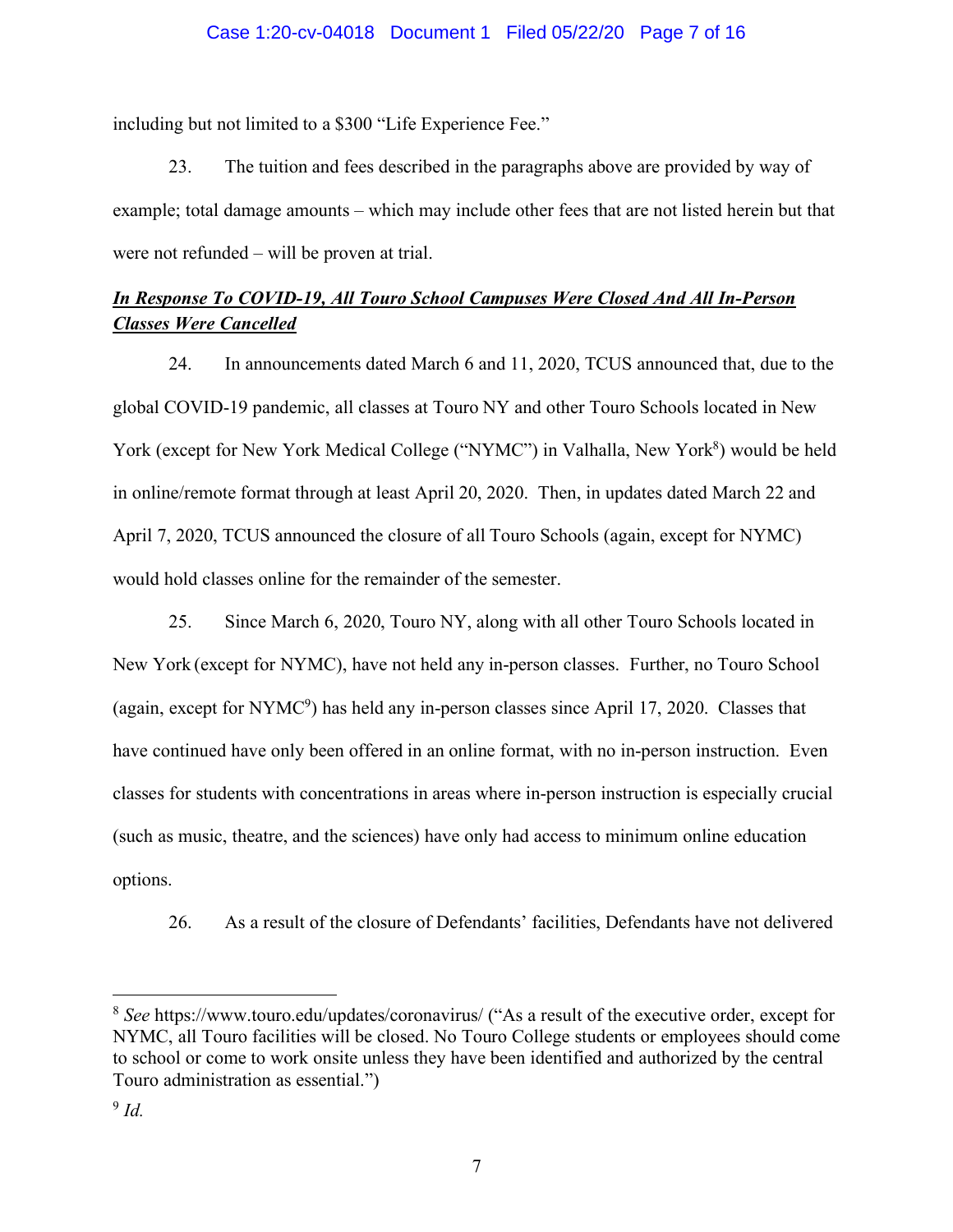#### Case 1:20-cv-04018 Document 1 Filed 05/22/20 Page 8 of 16

the educational services, facilities, access and/or opportunities that Plaintiff and the putative class contracted and paid for. Plaintiff and the putative class are therefore entitled to a refund of all tuition and fees for services, facilities, access and/or opportunities that Defendants have not provided. Even if Defendants claims they did not have a choice in cancelling in-person classes, they nevertheless have improperly retained funds for services they are not providing.

27. Plaintiff and members of the Class did not choose to attend an online institution of higher learning, but instead chose to attend Defendants' institution and enroll on an in-person basis.

28. The online learning options being offered to Touro Schools students are subpar in practically every aspect and a shadow of what they once were, from the lack of facilities, materials, and access to faculty. Students have been deprived of the opportunity for collaborative learning and in-person dialogue, feedback, and critique.

29. The remote learning options are in no way the equivalent of the in-person education putative class members contracted and paid for. The remote education being provided is not even remotely worth the amount charged class members for Spring 2020 Semester tuition. The tuition and fees for in-person instruction at Touro Schools are higher than tuition and fees for other online institutions because such costs cover not just the academic instruction, but encompass an entirely different experience which includes but is not limited to:

- Face to face interaction with professors, mentors, and peers;
- Access to facilities such as libraries, laboratories, computer labs, and study room;
- Student governance and student unions;
- Extra-curricular activities, groups, intramural sports, etc.;
- Student art, cultures, and other activities;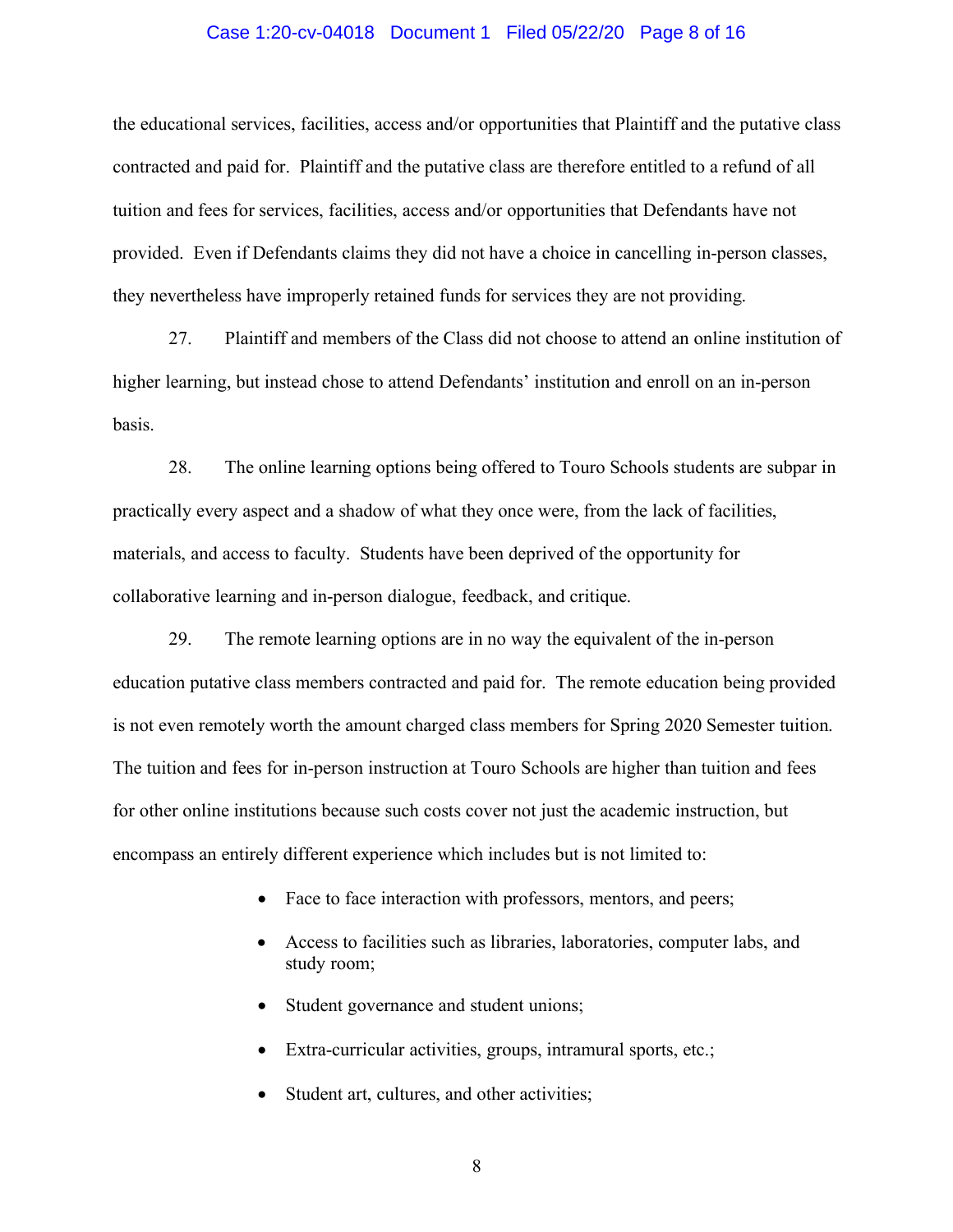- Social development and independence;
- Hands on learning and experimentation;
- Networking and mentorship opportunities.

30. The fact that Touro students paid a higher price for an in-person education than they would have paid for an online education is illustrated clearly by the vast price difference in Tour's in-person, on-campus program versus Tour's own online learning programs. For example, tuition and fees per credit for an in-person Bachelor's degree at Touro's College for Arts & Sciences are approximately \$750.00 per credit<sup>10</sup>, compared to only \$400.00 per credit for an online Bachelor's Degree at Touro University Worldwide<sup>11</sup>. In other words, Defendant charges more than 180% extra in tuition and fees for an in-person Bachelor's Degree than it does for an online Bachelor's Degree.

31. Through this lawsuit Plaintiff seeks, for herself and Class members, Defendants' disgorgement of the pro-rated portion of tuition and fees, proportionate to the amount of time that remained in the Spring 2020 Semester when classes moved online, and campus services ceased being provided. Plaintiff seeks return of these amounts on behalf of herself and the Class as defined below.

## **CLASS ALLEGATIONS**

32. Plaintiff seeks to represent a class defined as all people who paid Touro Schools Spring 2020 Semester tuition and/or fees for in-person educational services that Touro Schools failed to provide, and whose tuition and fees have not been refunded (the "Class"). Specifically excluded from the Class are Defendants, Defendants' officers, directors, agents, trustees, parents,

 <sup>10</sup> https://las.touro.edu/admissions--aid/tuition--fees/.

<sup>11</sup> https://www.tuw.edu.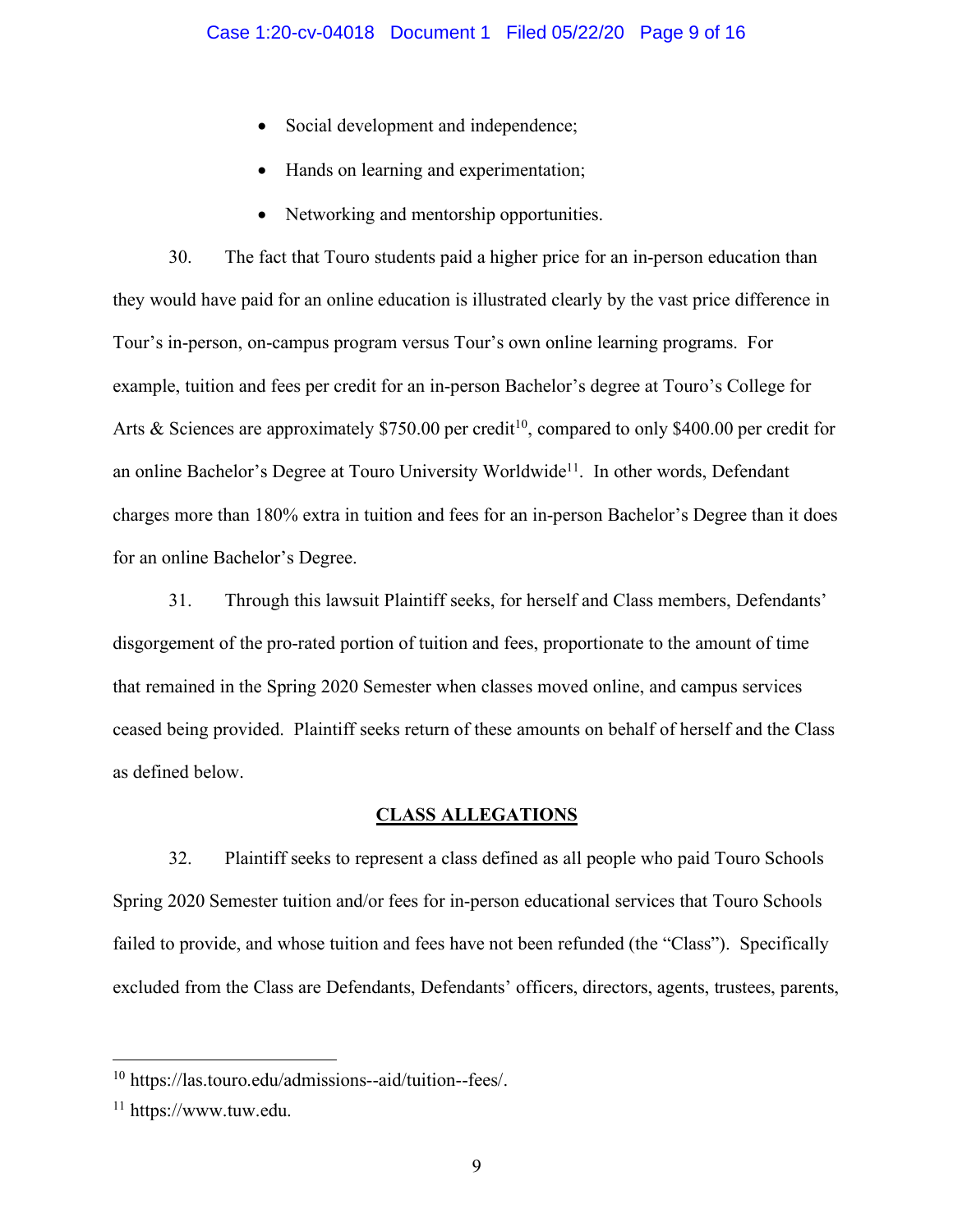#### Case 1:20-cv-04018 Document 1 Filed 05/22/20 Page 10 of 16

children, corporations, trusts, representatives, employees, principals, servants, partners, joint ventures, or entities controlled by Defendants, and their heirs, successors, assigns, or other persons or entities related to or affiliated with Defendants and/or Defendants' officers and/or directors, the judge assigned to this action, and any member of the judge's immediate family.

33. Subject to additional information obtained through further investigation and discovery, the foregoing definition of the Class may be expanded or narrowed by amendment or amended complaint.

34. **Numerosity.** The members of the Class are geographically dispersed throughout the United States and are so numerous that individual joinder is impracticable. Upon information and belief, Plaintiff reasonably estimates that there are hundreds of thousands of members in the Class. Although the precise number of Class members is unknown to Plaintiff, the true number of Class members is known by Defendants and may be determined through discovery. Class members may be notified of the pendency of this action by mail and/or publication through the distribution records of Defendants and third-party retailers and vendors.

35. **Existence and predominance of common questions of law and fact.** Common questions of law and fact exist as to all members of the Class and predominate over any questions affecting only individual Class members. These common legal and factual questions include, but are not limited to, the following:

- (a) whether Defendants accepted money from Class members in exchange for the promise to provide services;
- (b) whether Defendants have provided the services for which Class members contracted; and
- (c) whether Class members are entitled to a refund for that portion of the tuition and fees that was contracted for services that Defendants did not provide.
- (d) whether Defendants have unlawfully converted money from Plaintiff, the Class; and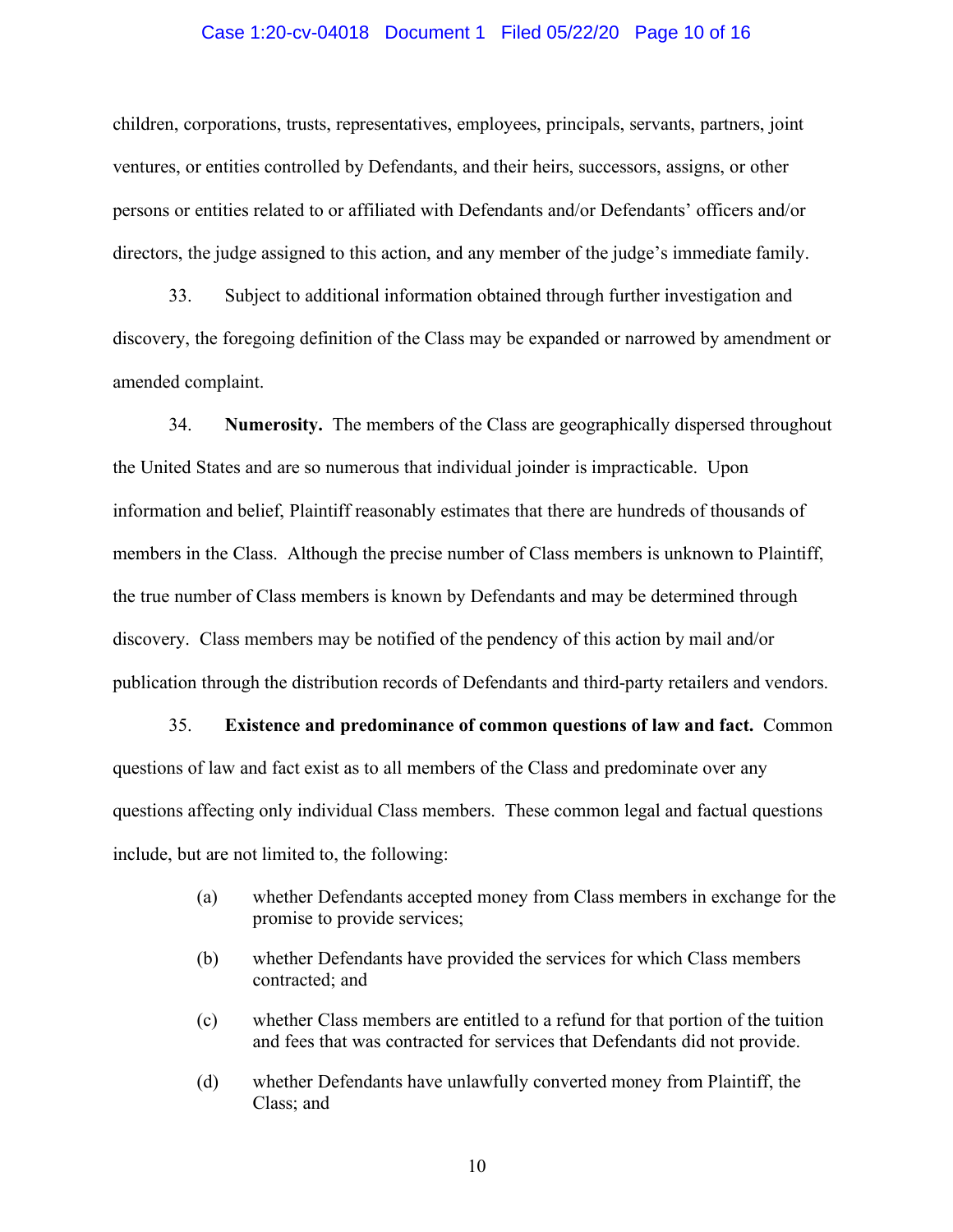#### Case 1:20-cv-04018 Document 1 Filed 05/22/20 Page 11 of 16

(e) whether Defendants are liable to Plaintiff and the Class for unjust enrichment.

36. **Typicality.** Plaintiff's claims are typical of the claims of the other members of the Class in that, among other things, all Class members were similarly situated and were comparably injured through Defendants' wrongful conduct as set forth herein. Further, there are no defenses available to Defendants that are unique to Plaintiff.

37. **Adequacy of Representation.** Plaintiff will fairly and adequately protect the interests of the Class. Plaintiff has retained counsel that is highly experienced in complex consumer class action litigation, and Plaintiff intends to vigorously prosecute this action on behalf of the Class. Furthermore, Plaintiff has no interests that are antagonistic to those of the Class.

38. **Superiority.** A class action is superior to all other available means for the fair and efficient adjudication of this controversy. The damages or other financial detriment suffered by individual Class members are relatively small compared to the burden and expense of individual litigation of their claims against Defendants. It would, thus, be virtually impossible for the Class on an individual basis, to obtain effective redress for the wrongs committed against them. Furthermore, even if Class members could afford such individualized litigation, the court system could not. Individualized litigation would create the danger of inconsistent or contradictory judgments arising from the same set of facts. Individualized litigation would also increase the delay and expense to all parties and the court system from the issues raised by this action. By contrast, the class action device provides the benefits of adjudication of these issues in a single proceeding, economies of scale, and comprehensive supervision by a single court, and presents no unusual management difficulties under the circumstances.

39. In the alternative, the Class may also be certified because:

(a) the prosecution of separate actions by individual Class members would create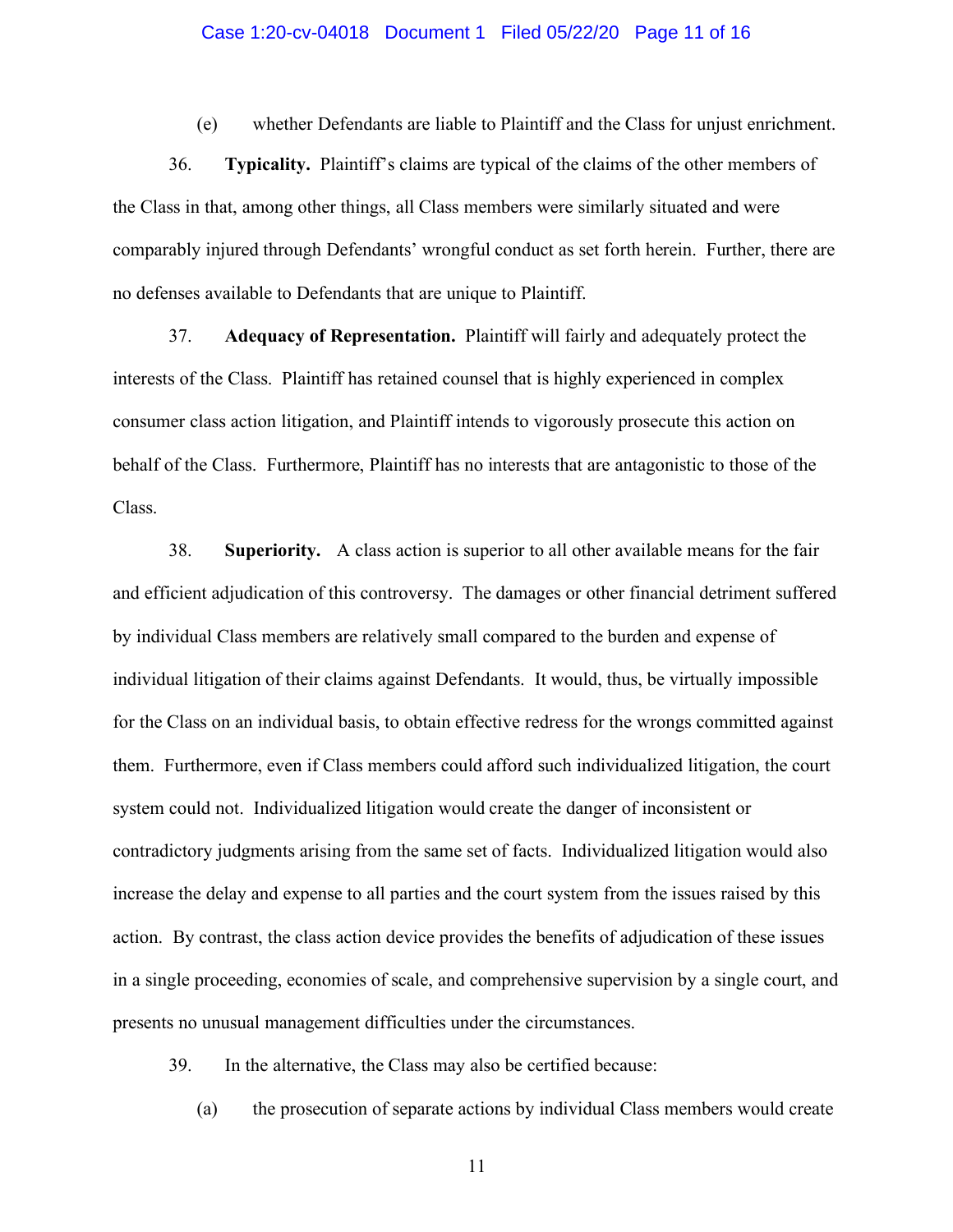a risk of inconsistent or varying adjudications with respect to individual Class members that would establish incompatible standards of conduct for the Defendants;

- (b) the prosecution of separate actions by individual Class members would create a risk of adjudications with respect to them that would, as a practical matter, be dispositive of the interests of other Class members not parties to the adjudications, or substantially impair or impede their ability to protect their interests; and/or
- (c) Defendants have acted or refused to act on grounds generally applicable to the Class as a whole, thereby making appropriate final declaratory and/or injunctive relief with respect to the members of the Class as a whole.

## **COUNT I Breach Of Contract (On Behalf Of The Class)**

40. Plaintiff hereby incorporates by reference the allegations contained in all preceding paragraphs of this complaint.

41. Plaintiff brings this claim individually and on behalf of the members of the Class against Defendants.

42. Through the admission agreement and payment of tuition and fees, Plaintiff and each member of the Class entered into a binding contract with Defendants.

43. As part of the contract, and in exchange for the aforementioned consideration, Defendants promised to provide certain services, all as set forth above. Plaintiff and Class members fulfilled their end of the bargain when they paid monies due for Spring Semester 2020 tuition. Tuition for Spring Semester 2020 was intended to cover in-person educational services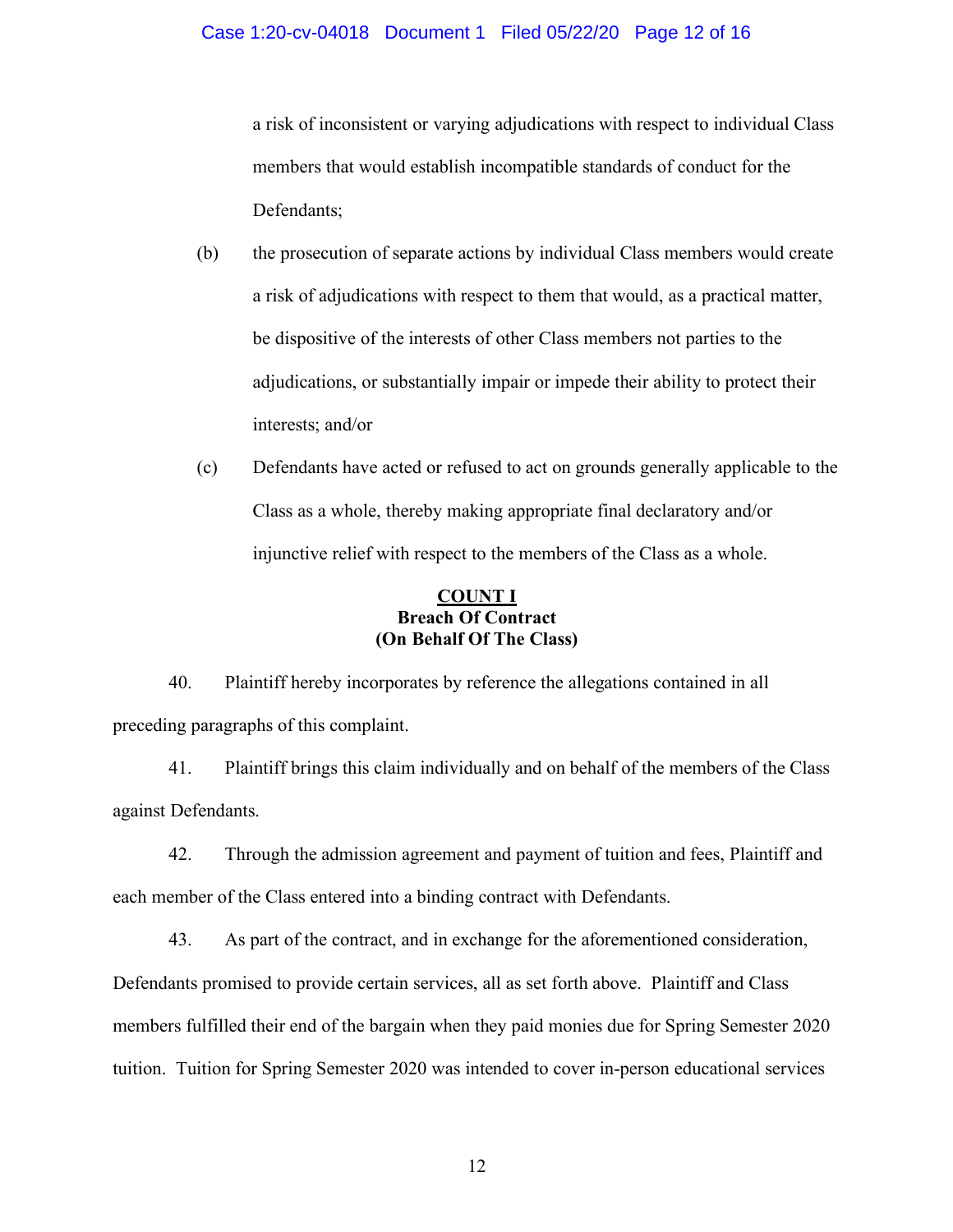#### Case 1:20-cv-04018 Document 1 Filed 05/22/20 Page 13 of 16

from January through May 2020. In exchange for tuition monies paid, Class members were entitled to in-person educational services through the end of the Spring Semester.

44. Defendants have failed to provide the contracted for services and has otherwise not performed under the contract as set forth above. Defendants have retained monies paid by Plaintiff and the Class for their Spring Semester 2020 tuition and fees, without providing them the benefit of their bargain.

45. Plaintiff and members of the Class have suffered damage as a direct and proximate result of Defendants' breach, including but not limited to being deprived of the education, experience, and services to which they were promised and for which they have already paid.

46. As a direct and proximate result of Defendants' breach, Plaintiff and the Class are entitled to damages, to be decided by the trier of fact in this action, to include but no be limited to reimbursement of certain tuition, fees, and other expenses that were collected by Defendants for services that Defendants have failed to deliver. Defendants should return the pro-rated portion of any Spring Semester 2020 tuition and fees for education services not provided since Touro NY shut down on March 6, 2020, and other Touro Schools shut down on April 7, 2020.

47. Defendants' performance under the contract is not excused due to COVID-19. Indeed, Defendants should have refunded the pro-rated portion of any education services not provided. Even if performance was excused or impossible, Defendants would nevertheless be required to return the funds received for services they will not provide.

### **COUNT II Unjust Enrichment (On Behalf Of The Class)**

48. Plaintiff hereby incorporates by reference the allegations contained in all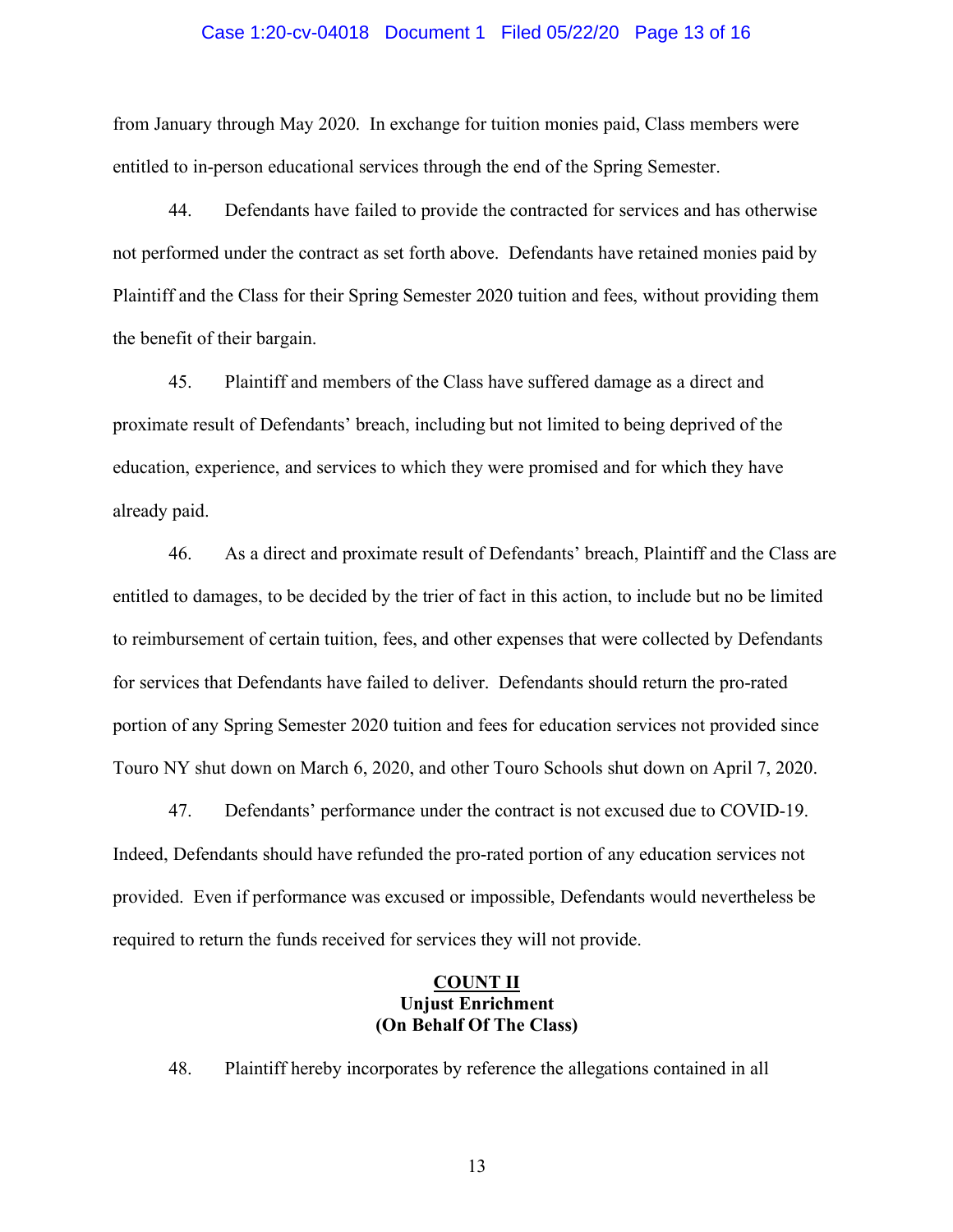#### Case 1:20-cv-04018 Document 1 Filed 05/22/20 Page 14 of 16

preceding paragraphs of this complaint.

49. Plaintiff brings this claim individually and on behalf of the members of the Class against Defendants.

50. Plaintiff and members of the Class conferred a benefit on Defendants in the form of monies paid for Spring Semester 2020 tuition and other fees in exchange for certain service and promises. Tuition for Spring Semester 2020 was intended to cover in-person educational services from January through May 2020. In exchange for tuition monies paid, Class members were entitled to in-person educational services through the end of the Spring Semester.

51. Defendants voluntarily accepted and retained this benefit by accepting payment.

52. Defendants have retained this benefit, even though Defendants have failed to provide the education, experience, and services for which the tuition and fees were collected, making Defendants' retention unjust under the circumstances. Accordingly, Defendants should return the pro-rated portion of any Spring Semester 2020 tuition and fees for education services not provided since Touro NY shut down on March 6, 2020, and other Touro Schools shut down on April 7, 2020.

53. It would be unjust and inequitable for Defendants to retain the benefit, and Defendants should be required to disgorge this unjust enrichment.

### **COUNT III Conversion (On Behalf Of The Class)**

54. Plaintiff hereby incorporates by reference the allegations contained in all preceding paragraphs of this complaint.

55. Plaintiff brings this claim individually and on behalf of the members of the Class against Defendants.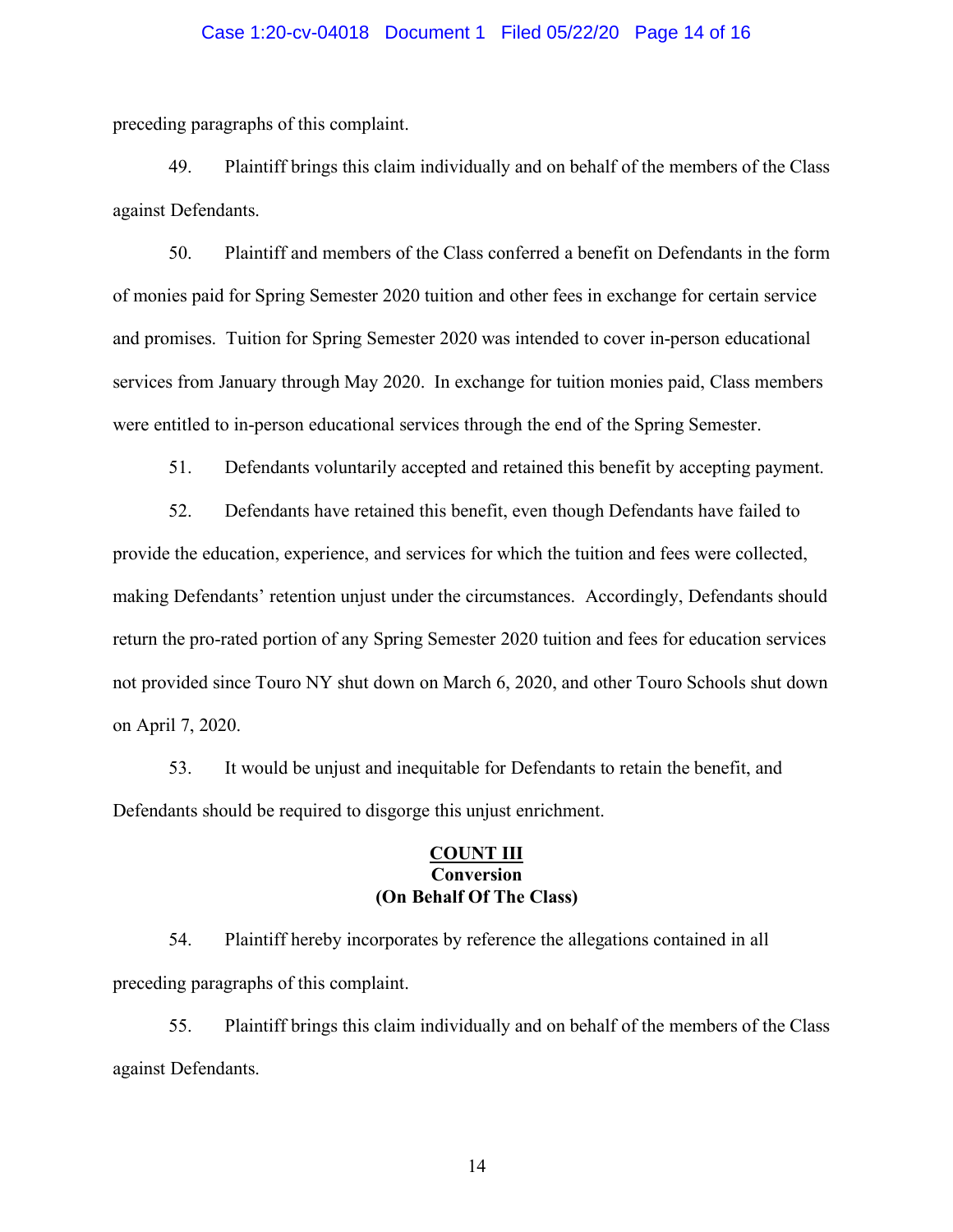#### Case 1:20-cv-04018 Document 1 Filed 05/22/20 Page 15 of 16

56. Plaintiff and members of the Class have an ownership right to the in-person educational services they were supposed to be provided in exchange for their Spring Semester 2020 tuition and fee payments to Defendants.

57. Defendants intentionally interfered with the rights of Plaintiff and the Class when they moved all classes to an online format and discontinued in-person educational services for which tuition and fees were intended to pay.

58. Plaintiff and members of the Class demand the return of the pro-rated portion of any Spring Semester 2020 tuition and fees for education services not provided since Touro NY shut down on March 6, 2020, and other Touro Schools shut down on April 7, 2020.

59. Defendants' retention of the fees paid by Plaintiff and members of the Class without providing the educational services for which they paid, deprived Plaintiff and Class members of the benefits for which the tuition and fees paid.

60. This interference with the services for which Plaintiff and members of the Class paid damaged Plaintiff and Class members in that they paid tuition and fees for services that will not be provided.

61. Plaintiff and Class members are entitled to the return of pro-rated portion of any Spring Semester 2020 tuition and fees for education services not provided since Touro NY shut down on March 6, 2020, and other Touro Schools shut down on April 7, 2020.

#### **PRAYER FOR RELIEF**

WHEREFORE, Plaintiff, individually and on behalf of all others similarly situated, seeks judgment against Defendants, as follows:

> (a) For an order certifying the Class under Rule 23 of the Federal Rules of Civil Procedure and naming Plaintiff as representatives of the Class and Plaintiff's attorneys as Class Counsel to represent the Class;